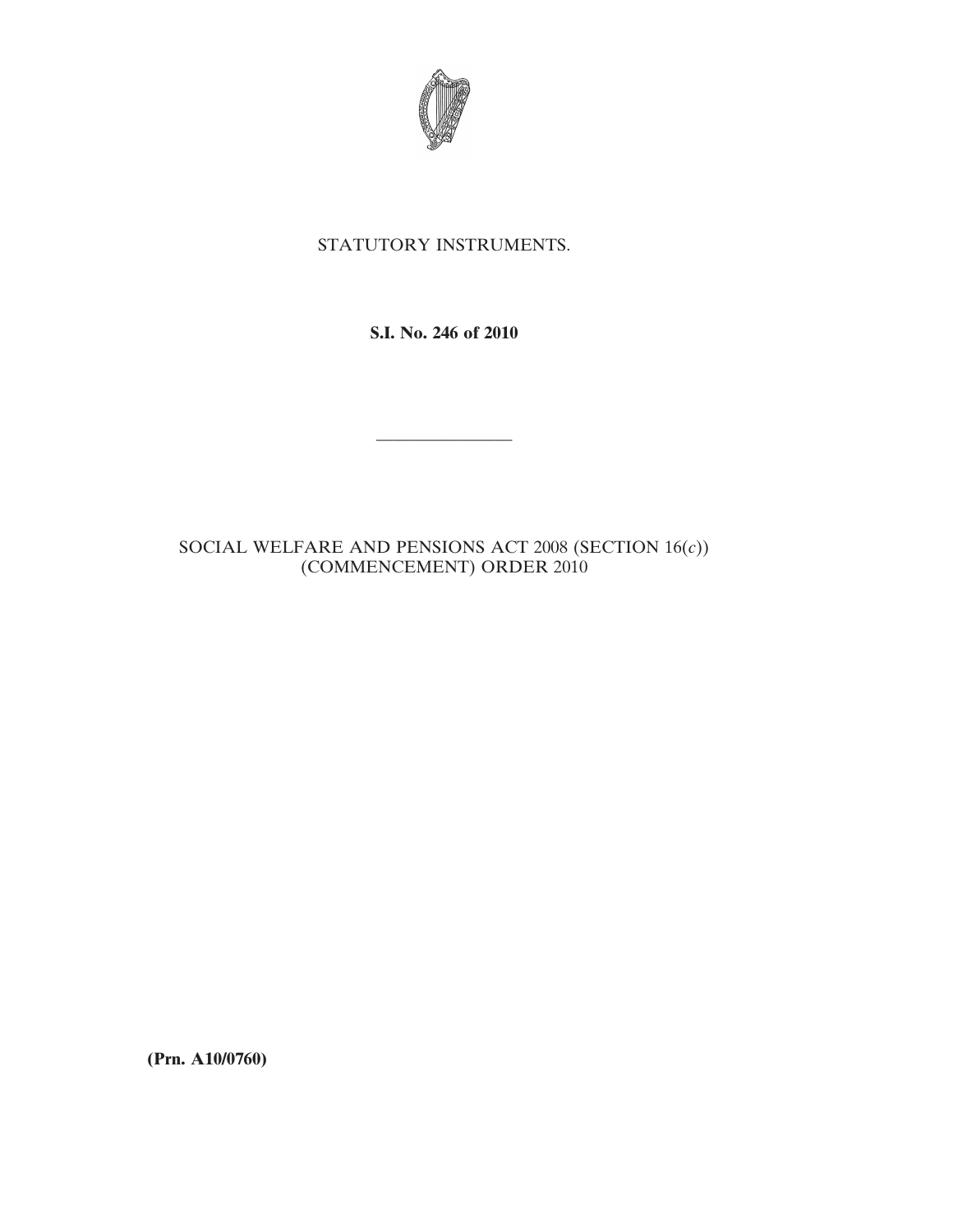## SOCIAL WELFARE AND PENSIONS ACT 2008 (SECTION 16(*c*)) (COMMENCEMENT) ORDER 2010

I, ÉAMON Ó CUÍV, Minister for Social Protection, in exercise of the powers conferred on me by section 1(6) of the Social Welfare and Pensions Act 2008 (No. 2 of 2008), hereby order as follows:

1. This Order may be cited as the Social Welfare and Pensions Act 2008 (Section 16(*c*)) (Commencement) Order 2010.

2. The 2nd day of June 2010 is appointed as the day on which section 16(*c*) of the Social Welfare and Pensions Act 2008 (No. 2 of 2008) comes into operation.



GIVEN under my Official Seal, 1 June 2010.

> ÉAMON Ó CUÍV, Minister for Social Protection.

*Notice of the making of this Statutory Instrument was published in "Iris Oifigiúil" of* 4*th June*, 2010.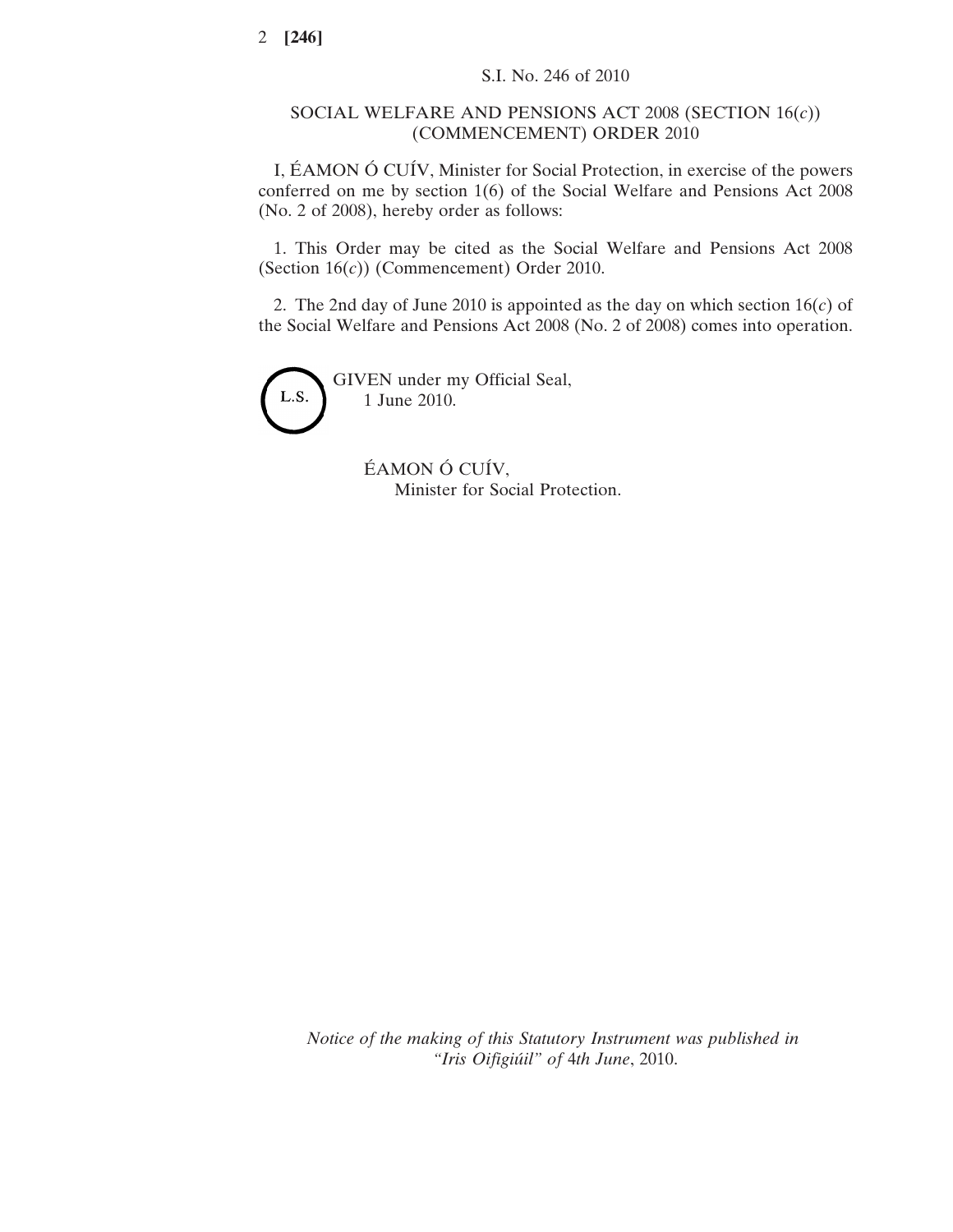**[246]** 3

## EXPLANATORY NOTE

*(This note is not part of the Instrument and does not purport to be a legal interpretation.)*

This Order provides for the commencement of Section 16(*c*) of the Social Welfare and Pensions Act 2008.